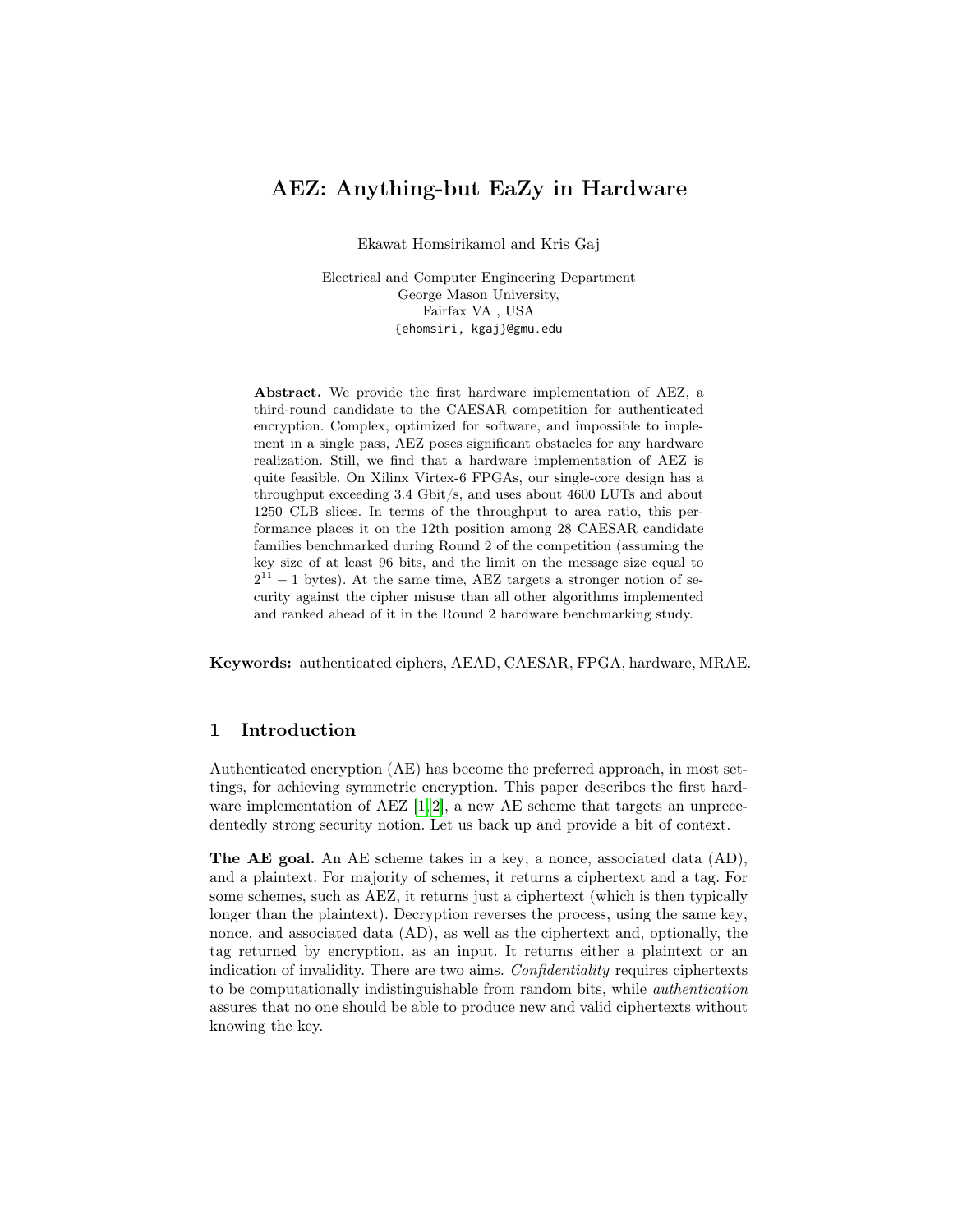At present, there are just two widely used AE schemes, CCM and GCM. Both are standardized by ISO and NIST, but neither is particularly modern, efficient, or versatile. To address this, the CAESAR competition for AE schemes began in 2012, attracting some 57 submissions [\[3\]](#page-17-2).

The AEZ scheme. AEZ [\[1,](#page-17-0)[2\]](#page-17-1) is one of the more unusual CAESAR candidates. Where many submissions tried to excel in hardware efficiency, software efficiency, or both, AEZ focused on a new and unusually strong security notion. That goal, robust authenticated encryption (RAE), guarantees all that a conventional AE scheme does and more. First, it must work as well as possible even if nonces do repeat. That is the goal of misuse-resistant authenticated encryption (MRAE) [\[4\]](#page-17-3). But an RAE scheme goes further, achieving this as-good-as-possible behavior for any choice of ciphertext expansion (how much longer a ciphertext is than a plaintext), including none at all.

The cost of RAE. Proponents of RAE and MRAE think that schemes designed to meet these ends will be easier to use and less prone to misuse. But achieving these goals comes at a cost, starting with the fact that they can't be achieved by any one-pass scheme. (A one-pass scheme reads each input and writes each out left-to-right, employing a constant amount of memory.) To encrypt, you must make two passes over the plaintext or employ a buffer as big as the plaintext is long. This is no doubt the reason why, despite the importance of nonce-reuse security, very few CAESAR candidates tried to achieve MRAE. The only Round 2 schemes the authors are aware of are AEZ, Deoxys, HS1-SIV, and Joltik. The comparison among the four of the above schemes in terms of security is beyond the scope of this paper. However, for fairness, it should be mentioned that the security provided by AEZ has a birthday bound of  $2^{64}$  blocks, limited by the state size of the algorithm, which is among the lowest among the Round 2 CAESAR candidates. That means that there are easy distinguishing and forging attacks by the time the adversary queries AEZ with about 2 <sup>64</sup> blocks of message, AD, or nonce. However, the users are protected against these attacks by staying below 2 <sup>48</sup> bytes of data (about 280 TB), by that time, they need to rekey. Increasing this birthday bound was clearly and explicitly a non-goal for the designers of AEZ [\[1,](#page-17-0) p. 13]. On the hardware benchmarking side, no VHDL/Verilog implementations of the nonce misuse resistant variants of Deoxys and Joltik, compliant with the CAESAR Hardware API, have been reported to date.

Achieving RAE (which, again, goes beyond MRAE) is an especially tall order, encompassing the ability to encipher arbitrary-length strings. AEZ aims to achieve this with about the efficiency of AES-CTR. The result is the most complicated symmetric encryption scheme we know. AEZ's description spans 1.5 pages of dense pseudocode (excluding the definition of the AES round function and Blake2b) [\[1\]](#page-17-0).

After explaining that AEZ's name was meant to suggest both authenticated encryption  $(AE)$  and easy  $(EZ)$ , its authors warn that the alleged easiness refers only to ease of use. "Writing software for AEZ is not easy," they write, "while doing a hardware design for AEZ is far worse" [\[1,](#page-17-0) pp. 2]. After some interaction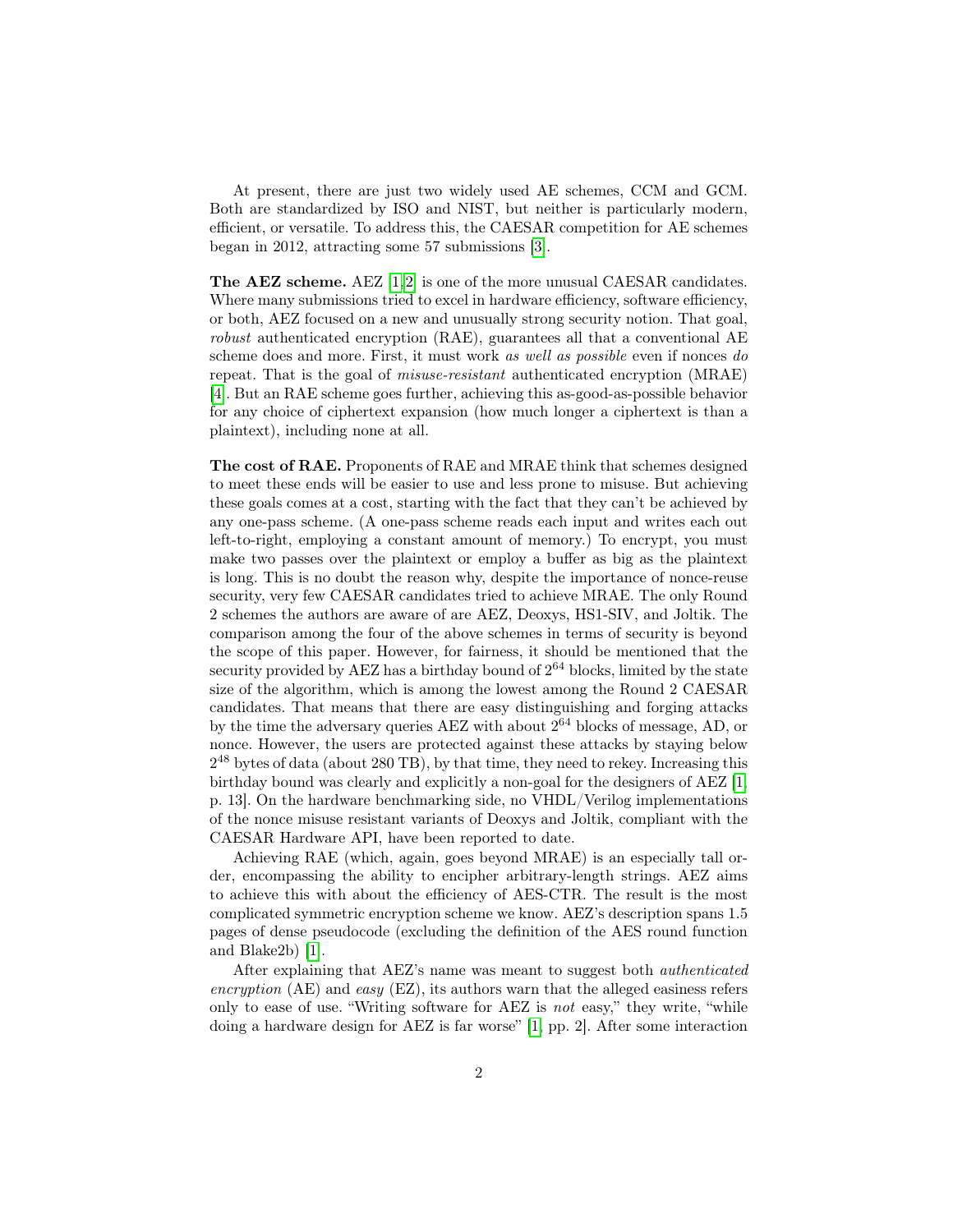with us, the AEZ designers added in that "From the hardware designer's perspective, AEZ's name might seem ironic, the name better suggesting *anti-easy*, the *antithesis of easy*, or *anything-but easy*" [\[1,](#page-17-0) pp. 2–3]. We note that a prior attempt at implementing AEZ by a Master-level student did not succeed, the designer concluding that AEZ was "hardly suitable for hardware" [\[5,](#page-17-4) p. 30].

Contributions. In this paper we overcome these difficulties and develop a fullyfunctional hardware realization of AEZ. Our realization conforms to the CAE-SAR Hardware API used in the CAESAR competition [\[6\]](#page-17-5). We implement everything in the AEZ spec except for the parts that handle arbitrary key lengths, arbitrary ciphertext expansion, and vector-valued AD. Please note that we are not aware of any other Round 2 CAESAR candidate offering arbitrary ciphertext expansion and vector-valued AD.

Our implementation achieves roughly the same throughput as the comparable implementation of AES-GCM, and takes almost the same area as the comparable implementation of OCB. In terms of the throughput to area ratio, our design ranks no. 12 out of 28 benchmarked Round 2 families (assuming the key size greater or equal to 96, and the limit on the message size equal to  $2^{11} - 1$ bytes). It trails AES-GCM, only because of the larger area. It outperforms many other AES-based CAESAR candidates, such as CLOC, ELmD, OCB, AES-OTR, SILC, POET, AES-COPA and SHELL.

# 2 AEZ Overview

AEZ is built on a generalized block cipher, Encipher. This object is like a conventional block cipher except that (1) you can feed it any number of bytes (which will get enciphered into the same number of bytes), and (2) you can also provide a tweak, which, in this case, is a vector of strings. The tweak is a non-secret value that individualizes the permutation associated to the key.

To create an RAE scheme from its generalized block cipher, AEZ does the following: it takes the input M and it appends to it  $\tau$  zero bits, where  $\tau$  is the ciphertext expansion the user wants. Our realization assumes  $\tau = 128$ . Then you encipher. The result is the final ciphertext. To decrypt with AEZ, reverse the process, deciphering the ciphertext to get an augmented message. If the last  $\tau$  bits of this augmented message is anything but the all-zero string, the ciphertext is invalid. Otherwise, the rest is the plaintext. For both enciphering and deciphering one uses a tweak that consists of three components (assuming a string-valued AD): an encoding of the ciphertext expansion  $\tau$ , the nonce N, and the AD A.

Fig. [1](#page-3-0) describes the generalized block cipher Encipher. The message, M, is already assumed to be extended with  $\tau$  zeros that we wish to encipher. Initially, attend only to the top-left and top-right portions of the diagram, and assume that  $M = M_1 M'_1 \cdots M_m M'_m M_u M_v M_x M_y$  has a multiple of 32 bytes (but at least 64 bytes). Each subscripted variable is 16 bytes.

The boxes labeled by pairs  $(j, i)$  in the diagram show the application of a tweakable block cipher (TBC). The key is always  $K$ , the key we wish to encipher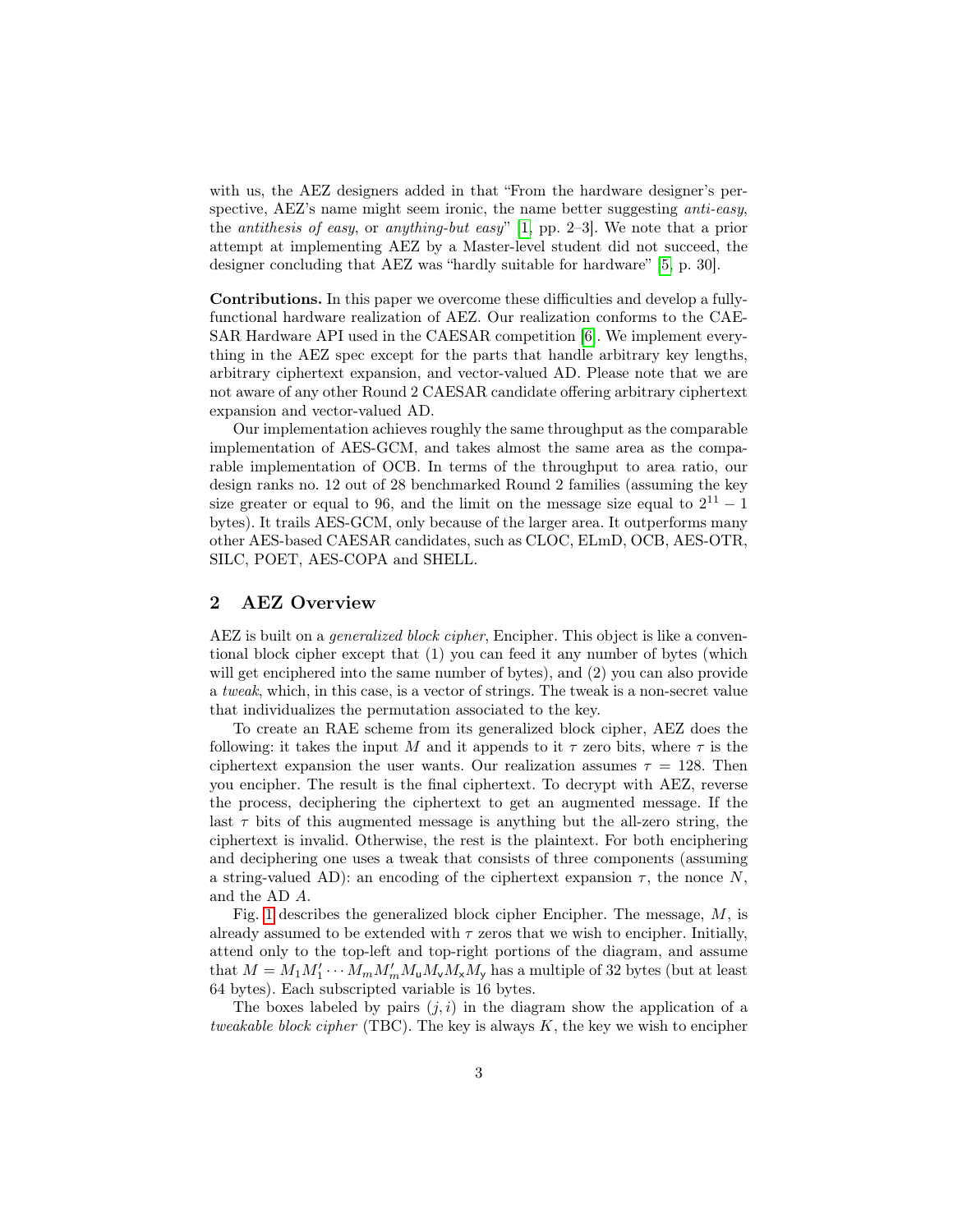<span id="page-3-0"></span>

Fig. 1: Illustration of AEZ enciphering, adapted (with permission) from Figure 5 of the AEZ spec [\[1\]](#page-17-0). Rectangles with pairs of numbers are tweakable block ciphers, the pair being that tweak (the key, always  $K$ , is not shown). **Top row:** enciphering a message  $M$  of (32 or more bytes) with AEZ-core. The i-block (top left) is used for the bulk of the message, but the xy-block (top right) comprises the last 32 bytes, while the uv-block (top middle) comprises the prior 0–31 bytes. (The picture shows a uv-block of  $17-31$  bytes.) The string X is computed via  $X \leftarrow X_1 \oplus \cdots \oplus X_m \oplus X_u \oplus X_v$ ; if  $X_u$  or  $X_v$  is undefined then this term is omitted in computing X. The string Y is computed analogously. **Bottom left:** AEZ-hash computes  $\Delta = \bigoplus \Delta_i$  from a vector-valued tweak encoding the ciphertext expansion  $\tau$ , the nonce N, and the AD A. Its *i*-th component  $Z_1 \cdots Z_\ell$  is hashed as shown. Bottom right: AEZ-hash, when operating on a string  $M = L R$  of 16–31 bytes. More rounds are used if  $M$  has 1–15 bytes.

under, while the pair in the box is the tweak. Thus the box labeled  $(1, 1)$  maps K and the 16-byte  $M'_1$  to an unnamed 16-byte value that is xor'ed with  $M_1$  to get another 16-byte value, which is fed into the block cipher labeled  $(0, 0)$ , and so on. The figure's caption should make the notation clear.

The middle-top portion of the diagram hints at what happens when the plaintext is not a multiple of 32 bytes. For all other AE schemes we know, messages that are not multiples of the block size give rise to a final fragment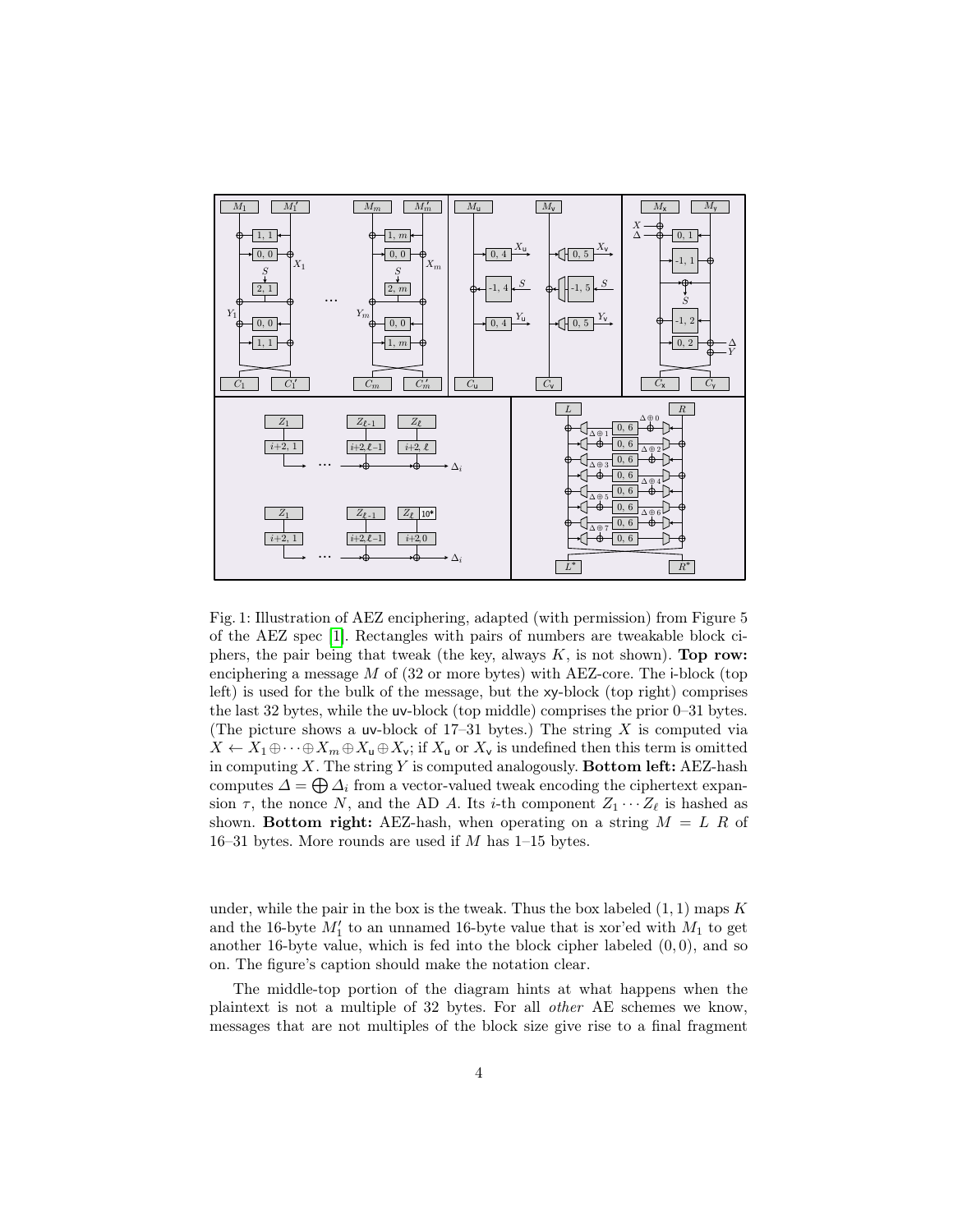that includes all the leftover bytes of the message. For AEZ, any leftover bytes form the penultimate chunk instead. This is useful because it ensures that, when 16 or fewer zero bytes are appended to the end of a message, they will always land in a specific block, rather than spanning two. If we want to shortcut the rejection of invalid messages, this feature has a potential to simplify the implementation.

To encipher messages with fewer than 32 bytes, one bypasses the top row of Fig. [1](#page-3-0) completely and runs the Feistel network shown at the bottom right instead, splitting the message M into equal-length halves. This algorithm is called AEZ-tiny; the top row is AEZ-core. The two-algorithm approach, one for short messages and another for longer ones, mirrors a large body of cryptographic work in which techniques for "format preserving encryption" (FPE) do not resemble the modes of operation for a "wideblock block cipher."

The TBC used in AEZ is based on AES4 and AES10, which are 4 or 10 round versions of AES. The first is depicted in Fig. [1](#page-3-0) as a  $(j, i)$ -labeled rectangle for  $j \geq 0$ ; the second is a  $(j, i)$ -labeled square for  $j = -1$ . Neither uses the AES key schedule. In the end, the bulk of the work for enciphering 32 bytes from a long message—one "column" from the top-left of the figure—is the 20 AES rounds associated to the five AES4-based TBC calls. So 10 AES rounds per 16 bytes, the same overhead as AES itself.

One further detail concerns the processing of the empty message  $M = \varepsilon$ , which AEZ gives special attention to since this is a fairly natural way to realize a message authentication code, the string that is authenticated being the AD.

Among the pleasant characteristics of AEZ is that only the forward direction of the TBC is ever needed, and enciphering and deciphering are virtually identical. Our hardware design benefits from these choices.

# 3 Hardware Implementation Challenges

AEZ is the most challenging CAESAR candidate to implement in hardware. The reasons for this are summarized below.

Three algorithms in one. AEZ defines three substantially different algorithms: (a) AEZ-prf to process empty messages, (b) AEZ-tiny to process messages of the size smaller than  $32$  - authenticator length (in bytes) (= 16 bytes for recommended values of parameters), and (c) AEZ-core to process all remaining message sizes. Although these algorithms share the same major building block, TBC, they have a very different internal structure, and implementation requirements. A hardware designer is faced with the decision to either implement these algorithms separately (without resource sharing), which may substantially increase the circuit area, but simplifies scheduling and control, or base the implementation on a single instance of TBC, which has the opposite implications. In our design, we chose the latter approach in order to address the already quite substantial area requirements of AEZ.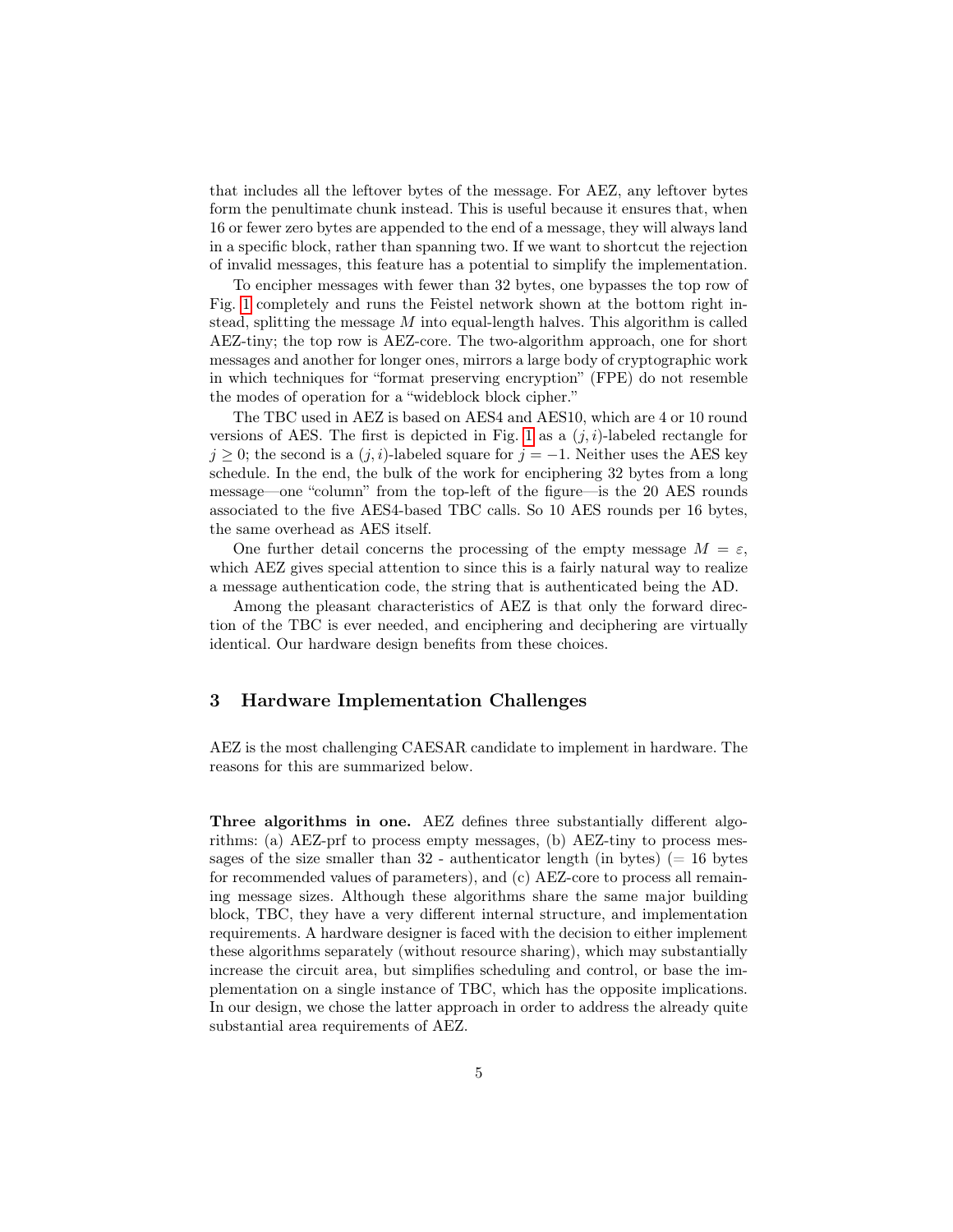Two-passes. As shown in Fig. [1,](#page-3-0) AEZ-core requires two passes. The first pass is used to calculate S, which is a function of the nonce (public message number), all blocks of the associated data, all blocks of the message, the authenticator length  $\tau$ , and the key. In the second pass, S is used in calculations involving all message blocks. A hardware designer is faced with the decision to either repeat approximately 40% of computations involving all message blocks, already done in the first pass, or to store intermediate results of the size of the entire message in internal memory. In order to avoid a substantial performance penalty, and keeping in mind that (a) packet sizes in modern communication protocols are relatively small (typically at or below 1500 bytes), and (b) modern FPGAs contains large blocks of memory, which often remain unused by the main cryptographic and data processing tasks, we have decided to follow the latter approach.

Input re-blocking. In a typical hardware implementation of an authenticated cipher, input blocks are provided to the cipher module sequentially, one by one. Only one block is processed at a time. All blocks, except the last one have the same length. The last block is often just padded, and then processed similarly (although rarely identically) as other blocks. After each message block is processed, the corresponding ciphertext block leaves the cipher module. As shown in Fig. [1,](#page-3-0)

- $-$  in AEZ-tiny, the blocks L and R have variable length depending on the size of the message,  $|M|$ ,
- in AEZ-core, the blocks  $M_u$  and  $M_v$  have variable length depending on the size of the message,  $|M|$ . On top of that (a) neither of these blocks is the last block of the message, and (b) for certain message lengths  $|M_u|=0$ . As a result, the implementation of AEZ must internally create and process blocks of data of unconventional sizes, which amounts to input "re-blocking". In hardware, such operation requires variable shifts and rotations, as well as clearing (also known as masking) of variable-size fragments of a block. All these functions have quite substantial area requirements. Additionally, "reblocking" often requires simultaneous processing of at least two subsequent message blocks, before any of the corresponding ciphertext blocks is released.

Treatment of incomplete blocks. The treatment of incomplete blocks is a particularly complex operation in AEZ. As already mentioned in the previous section, these blocks are not the last blocks of the message, and in spite of that still require padding. Additionally, as shown in Fig. [1,](#page-3-0) they also require substantially different parameters j and i of the Tweakable Block Cipher  $(E_K^{j,i})$ .

Need for pre-computations. In order to support the efficient implementation of TBC, the precomputations are highly desirable. The time of these precomputations and the amount of memory required to store the precomputed look-up tables is dependent on the maximum size of the message and the maximum size of associated data. See Section [4.2](#page-7-0) for details.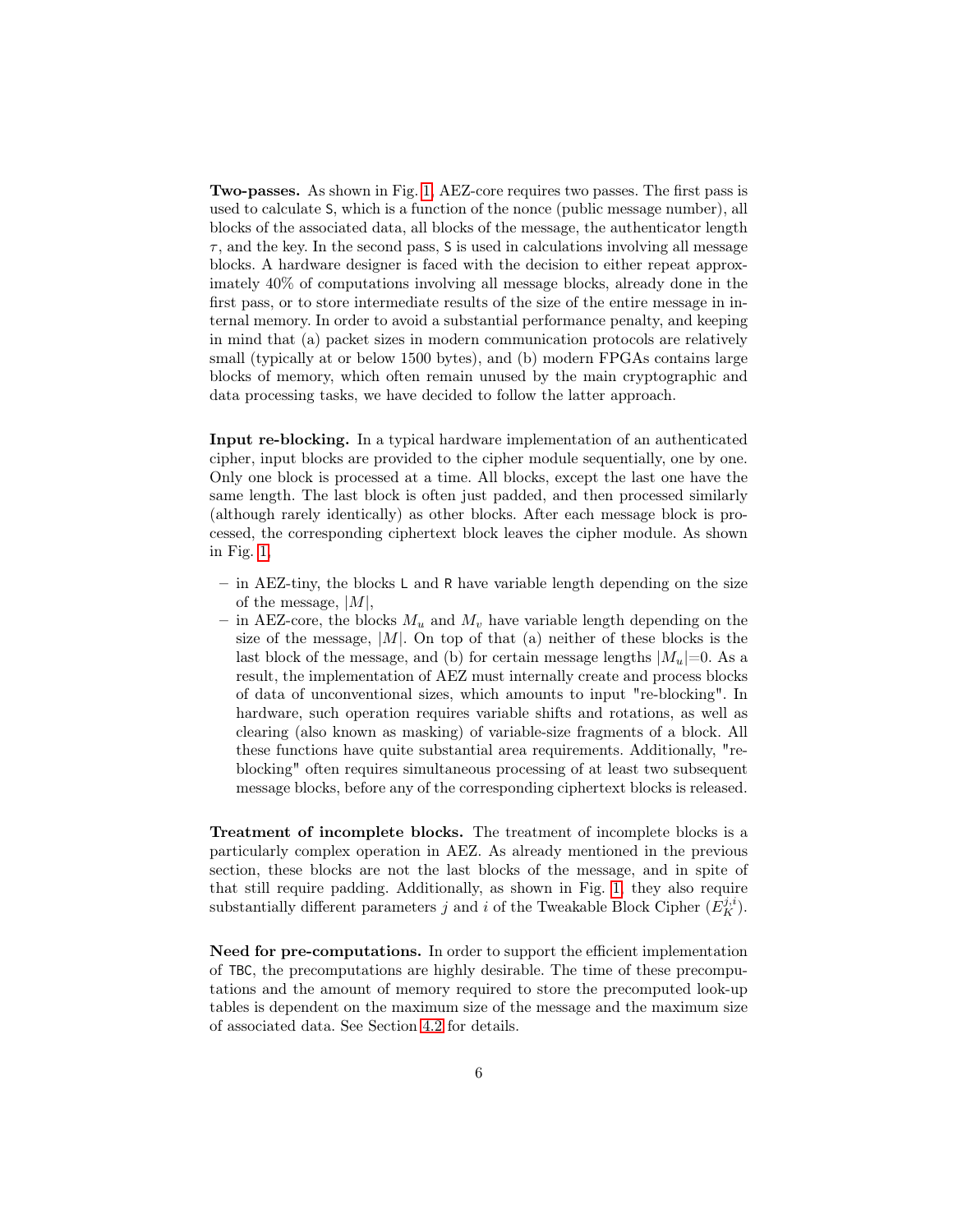<span id="page-6-0"></span>

Fig. 2: Top-level design of a two-pass authenticated cipher.

Scheduling. As a result of all the aforementioned factors, the complexity of scheduling and the subsequent difficulty of developing a controller for the hardware implementation of AEZ exceeds the difficulty of any other symmetric cryptographic algorithm the authors are aware of, including all other two-pass CAE-SAR candidates.

# 4 Design Architecture

# 4.1 Interface, Protocol, and Design Parameters

Our implementation is based on the CAESAR Hardware API for Authenticated Ciphers, specified in [\[6\]](#page-17-5), and its Appendix [\[7\]](#page-17-6). This API specifies both the interface and the detailed protocol for communication with the core. On top of that, for high-speed implementations, the authors of this API suggest the use of a top-level design, shown in Fig. [2,](#page-6-0) and provide the corresponding supporting codes implementing the Pre-Processor, Post-Processor, and CMD FIFO. Our implementation takes full advantage of these resources.

Our hardware design is fully optimized for the maximum throughput to area ratio. Its API and performance makes it suitable for use as a part of practical industry-grade systems based on standard bus interfaces such as ARM AXI-4 (Advanced eXtensible Interface 4) [\[8\]](#page-17-7).

The hardware design presented in this paper aims to be as complete as the software implementation for the Round 2 version of AEZ (v4), developed by the AEZ team [\[9\]](#page-17-8), [\[10\]](#page-17-9). One significant difference between the software API and the hardware API is as follows: In the software API [\[11\]](#page-17-10), the only output from authenticated encryption is the Ciphertext, denoted as c, of the length clen. In our hardware API, the output from authenticated encryption is divided into the Ciphertext and the Tag. In case of AEZ, which does not explicitly specify the tag, the tag is understood as follows. For non-empty messages, the tag is a result of enciphering a sequence of zeros, called an authenticator, of the length of  $\tau$ bits, using the AEZ Encipher algorithm. For empty messages, the tag is a result of calculating the special AEZ-prf function of nonce, associated data, and the authenticator length  $\tau$ .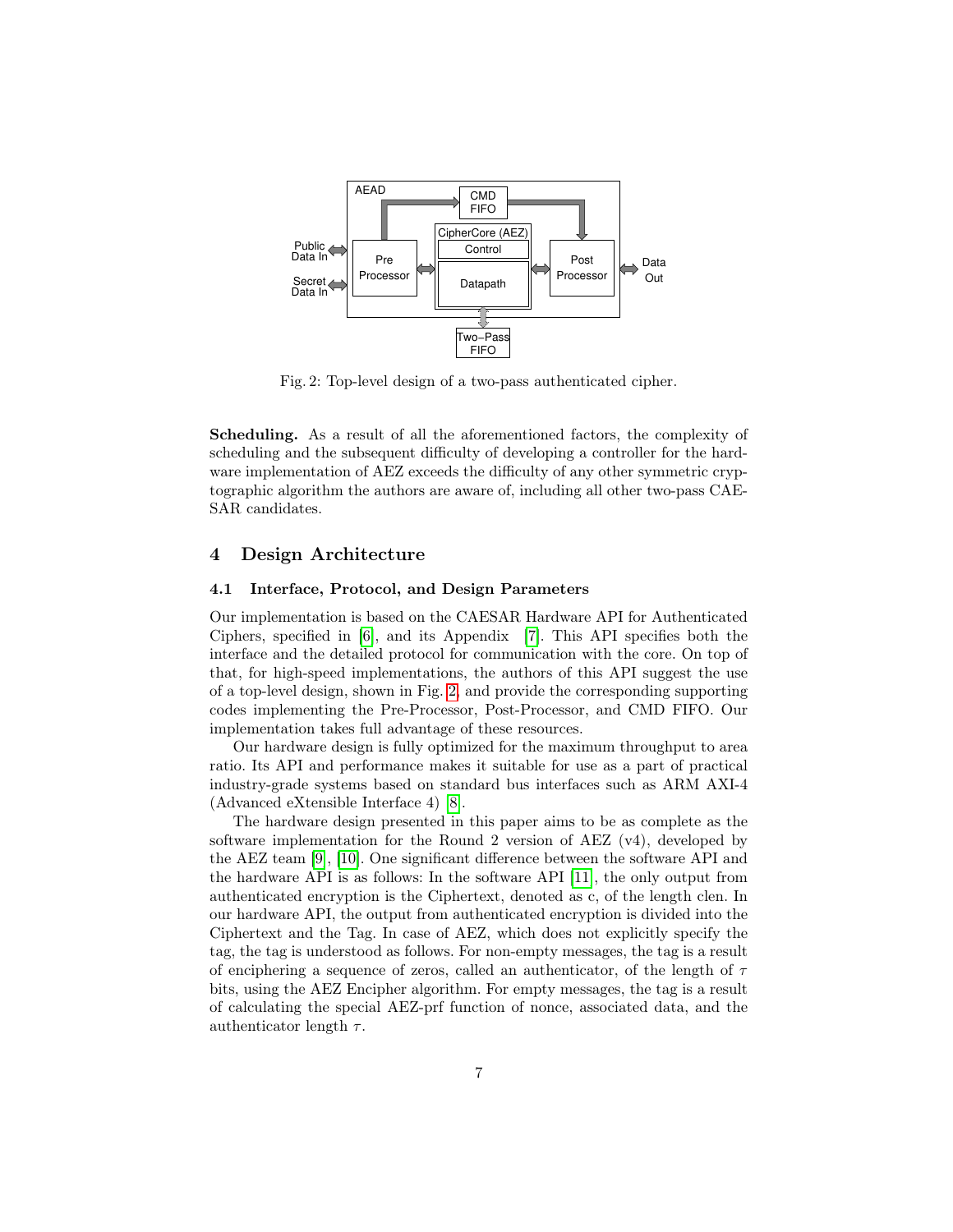The supported parameters are: key length  $=$  384 bits, nonce length  $=$  96 bits, authenticator length (denoted as ABYTES for the length in bytes and  $\tau$  for the length in bits) = tag length = 16 bytes = 128 bits, maximum  $AD = 2^{10} - 1$ bytes, and maximum message/ciphertext size  $= 2^{11} - 1$  bytes. The maximum sizes of the message, ciphertext, and AD were chosen to support the maximum length of the Ethernet v2 packets [\[12\]](#page-17-11), equal to 1500 bytes. Additionally our choices limit the amount of memory required to implement the Two-Pass FIFO. All these choices are fully compliant with the official CAESAR Hardware API for Authenticated Ciphers, approved by the CAESAR Committee [\[6\]](#page-17-5).

Our design supports both authenticated encryption and authenticated decryption operation, in such a way that only one of these two operations can be executed at a time (half-duplex). This way our design demonstrates the algorithm's ability to share resources between encryption and decryption. Key scheduling, padding and handling of incomplete blocks is implemented fully in hardware. The result of the decrypted message authentication (Success or Failure) is calculated within the core itself. Any unused portions of the last words of outputs are cleared (filled with zeros) before releasing these words outside of the cipher core.

The secret data input ports, used to enter the key, are separated from the public data input ports, used to enter all remaining data. The Public Data Input (PDI) and Data Output (DO) ports have the data port width equal to 64 bits, the Secret Data Input (SDI) port has the width of 32 bits. Our implementation has only one clock and supports only one input stream at a time.

#### <span id="page-7-0"></span>4.2 Tweakable Block Cipher

Design. AEZ is built on top of the Tweakable Block Cipher (TBC) denoted as  $E_K^{\overline{j},i}$ . In Fig. [1,](#page-3-0) each call to TBC is denoted as a rectangle with parameters  $(j, i)$ . The parameter j has discrete integer values -1, 0, 1, and 2 for processing message blocks, and values greater or equal to 3 for processing of nonce and associated data. The parameter  $i$  has values varying between 0 and  $m$ . For processing of messages, the dependence between the message length (in bytes) and m is as follows:  $32 \cdot (m+1) \leq$  message length  $<$   $32 \cdot (m+2)$ . For processing of messages,  $m + 1$ , is the number of complete 32-byte message block pairs in Message extended with the 16-byte authenticator. For processing of AD,  $l$  is the number of complete 16-byte blocks of AD. When processing incomplete AD blocks, as well as when  $j = 0$  or  $-1$ , i is set to special values shown in Fig. [1.](#page-3-0)

The block diagram of the TBC module is shown in Fig. [3.](#page-9-0) Primary ports of the module are shown in bold font:  $X$  is the data input,  $Y$  is the result,  $K$  is the key. The shaded region is used to calculate  $\Delta$ , which is a variable dependent on the key  $K$  and the parameters  $j$  and  $i$ . The remaining region is used to perform AES calculations on  $X \oplus \Delta$ , and an optional XOR of the result of these calculations with  $\Delta$ .

In the shaded region, the x2 module represents the Galois field multiplication by two. I-RAM and J-RAM are two memories used as look-up tables for the precomputed expressions of the form of  $2^P I$  and  $2^P J$ , where  $P = 0.15$ . The T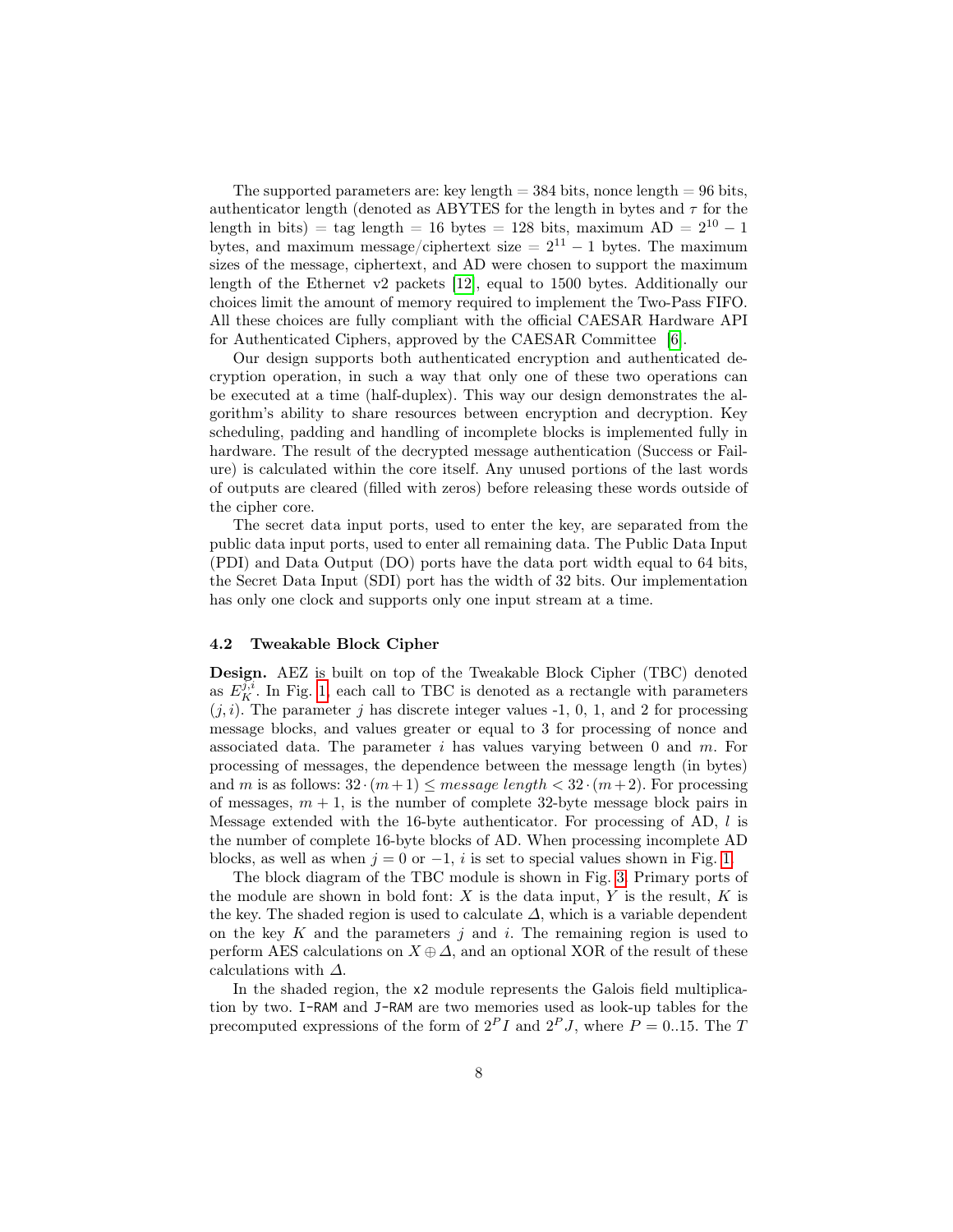register is used to store intermediate values used for the initialization of I-RAM and J-RAM. The  $\Delta_{i+1}$  register is used for computing the proper value of  $\Delta$  to be used by the unshaded region.

Based on the pseudocode of AEZ [\[1,](#page-17-0) p. 7] and our assumption about the size of Nonce (96 bits),  $\Delta$  can take the following values:

 $- iJ$  for  $j = -1, 1 \le i \le 5$  $- iI$  for  $j = 0, i = 0, 1, 2, 4, 5, 6$  $-$  (2<sup>3+[(i-1)/8]</sup> + ((i-1) mod 8))I for j = 1, 2, 1 ≤ i ≤ m  $-2^{j-3}L$  for  $j=4,5, i=0$  $-2^{j-3}L \oplus (2^{3+\lfloor (i-1)/8 \rfloor} \oplus ((i-1) \mod 8))J$  for  $j=3,5, 1 \le i \le l$ .

where,

- $j = j = 3, 4$ , and 5 are used only inside of AEZ-hash(K,T), where T=([ $\tau$ ] 128,N,A).
- $-(j = 3, i = 1)$  is used to process the authenticator length, expressed using 128-bits,  $|\tau|_{128}$ .
- $(- (j = 4, i = 0)$  is used only to process a 96-bit Nonce, N, i.e., one incomplete block.
- $-(j = 5, i \geq 0)$  is used only to process AD, which may include an incomplete block (for which  $i = 0$ ).

Under the assumption that the maximum AD size is  $2^{10} - 1$  bytes and the maximum message size is  $2^{11} - 1$  bytes, the maximum value of  $bn = i - 1$  is equal to  $max(bn) = max(i-1) = max(m-1, l-1) = max(l-1) = \lfloor \frac{2^{10}-1}{2^4} \rfloor - 1 = 2^6 - 1.$ Thus,  $max(3 + \lfloor \frac{i-1}{8} \rfloor) = 3 + \lfloor \frac{2^6 - 1}{8} \rfloor = 3 + 7 = 10 \le 15.$ 

The total number of clock cycles required to pre-compute  $\Delta$  is based on the number of clock cycles required to calculate the longest possible  $\Delta$  term, shown in Eq. [\(1\)](#page-8-0).

<span id="page-8-0"></span>
$$
\Delta \leftarrow 2^{j-3} L \oplus (2^{3 + \lfloor (i-1)/8 \rfloor} \oplus ((i-1) \mod 8))J \tag{1}
$$

The generalization of Eq.  $(1)$  to encompass all possible values of j is shown in Eq. [\(2\)](#page-8-1), where  $Init = 2^{j-3}L$  or 0,  $bn = i - 1$ , and  $A = I$ , J, or 0.

<span id="page-8-2"></span><span id="page-8-1"></span>
$$
\Delta \leftarrow Init \oplus (bn \mod 8)A \oplus (2^{3+\lfloor bn/8 \rfloor})A \tag{2}
$$

Further transformation to convert all terms into  $2^P$  representation is shown in Eq. [\(3\)](#page-8-2), where  $bn[b]$  represents the bit location of bn.

$$
\Delta \leftarrow Init \oplus (bn[0])A \oplus (2 \cdot bn[1])A \oplus (4 \cdot bn[2])A \oplus (2^{3+bn[6:3]})A \tag{3}
$$

Each term in Eq. [\(3\)](#page-8-2) requires one clock cycle to calculate. As a result, the maximum number of clock cycles necessary to calculate  $\Delta$  is 5.

In the unshaded region, the  $\Delta_i$  register is used to store the computed  $\Delta$  for the final, conditional  $\oplus \Delta$  operation. This register also frees up the  $\Delta_{i+1}$  register in the shaded region to allow the pre-computation of  $\Delta$  for the next input block.

The State register is used to store an intermediate value of the state, used as an input to the combinational AES round transformation, denoted by AES,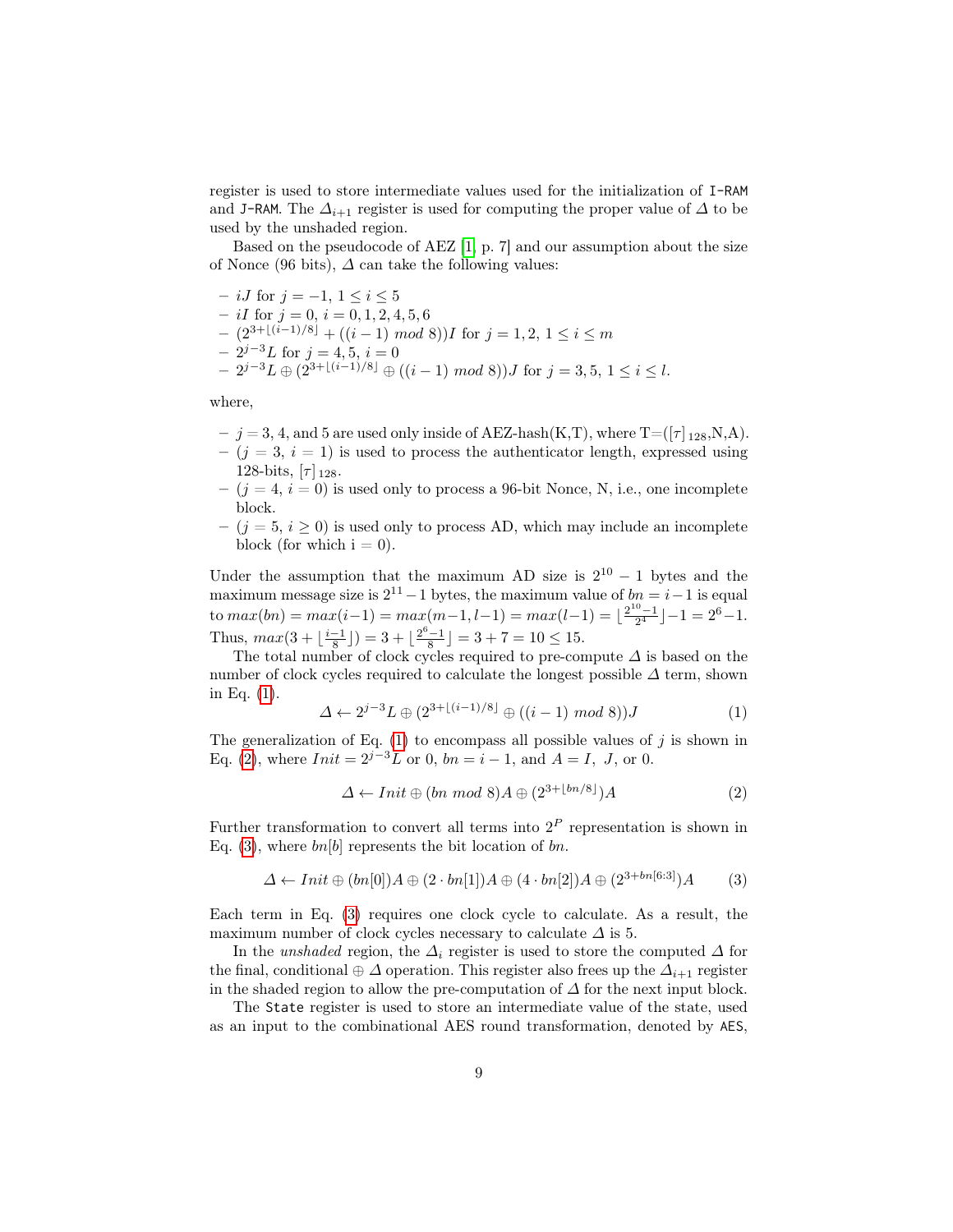<span id="page-9-0"></span>

Fig. 3: Block diagram of TBC. Buses have the width of 128 bits unless specified otherwise.

or as an output from the entire TBC function. I, J, and L registers hold three separate 128-bit portions of the 384-bit  $K$ . These values serve as round keys to the AES round module. The output of ROM is used to select each round key using the 4-bit round signal and the 2-bit type signal. The type is used to select a key set  $(k_1, k_2, or K)$ . The reader should refer to the pseudocode of AEZ, algorithm  $E_K^{j,i}(X)$ , for the exact meaning of  $\mathbf{k}_1$  and  $\mathbf{k}_2$  [\[1,](#page-17-0) p. 7]. The total number of clock cycles required to compute the AES-based transformation,  $AES10_k$ ,  $AES4_k$ , or  $AES4_{k_j}$ , is equal to the number of AES rounds plus 1. Thus, depending on a particular transformation, this number is equal to either 5 or 11 clock cycles.

Operation. During the one-time pre-calculations, dependent only on the key  $K$ , the I, J, and L registers are initialized with the appropriate portions of  $K$ . Then, the RAM modules in the shaded region are filled with  $2^P \cdot A$ , where A  $= I$  or J, and  $P = 0.15$ . The initialization of I-RAM is achieved by loading I to the T register. The  $T$  value is then doubled during each of the subsequent 15 clock cycles. All intermediate values of T are stored at the consecutive locations of I-RAM. The counter round, incremented from 0 to 15, is used to address I-RAM during these pre-computations. The same procedure is used for the initialization of J-RAM.

Once the look-up tables stored in I-RAM and J-RAM are initialized, the processing of inputs X can start. A typical operation for each 128-bit block X is separated into two stages. The first stage, located in the shaded region of the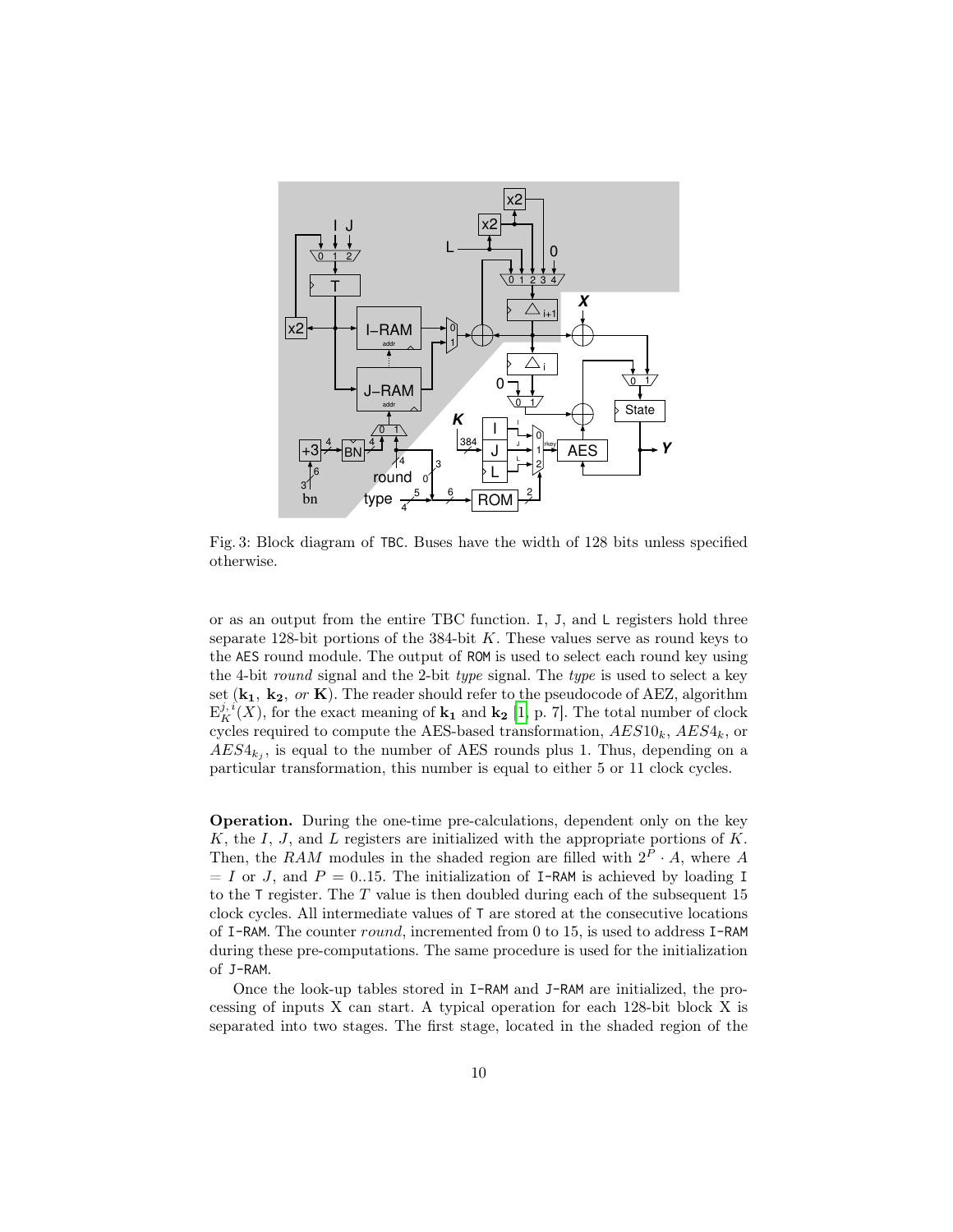|                | (j, i)                          | <b>First Stage</b> |                 |                                                                | <b>Second Stage</b> |                |                        |  |
|----------------|---------------------------------|--------------------|-----------------|----------------------------------------------------------------|---------------------|----------------|------------------------|--|
| $\bold{model}$ |                                 |                    |                 | $\left\langle \text{pre-computation}\right\rangle \right\vert$ | (main round)        |                |                        |  |
|                |                                 |                    | $Init I$ or $J$ | $\alpha$                                                       |                     |                | round Key Finalization |  |
| 0              | (0, x)                          |                    |                 | No                                                             | 4                   | k <sub>1</sub> | No                     |  |
| 1              | (1, x)                          | $\theta$           |                 | $_{\rm Yes}$                                                   | 4                   | $k_1$          | No                     |  |
| $\bf{2}$       | (2, x)                          | 0                  |                 | $_{\rm Yes}$                                                   | 4                   | $k_2$          | No                     |  |
| 3              | (3, 1)                          |                    |                 | Yes                                                            | 4                   | k <sub>1</sub> | Yes                    |  |
| 4              | (4, 0)                          | 2L                 |                 | No                                                             | 4                   | $k_{1}$        | Yes                    |  |
| 5              | (5, 0)                          | 4L                 |                 | No                                                             | 4                   | $k_{1}$        | Yes                    |  |
| 6              | (5, x)                          | 4L                 |                 | Yes                                                            | 4                   | k <sub>1</sub> | Yes                    |  |
| 7              | $\left( -1, \mathbf{x} \right)$ |                    |                 | No                                                             | 10                  |                | No                     |  |

<span id="page-10-0"></span>Table 1: Modes of Operation for TBC. Note:  $\alpha = 2^{3+bn[6:3]}A$  where  $A = I$  or J. Finalization denotes the final XOR with ∆.

block diagram, pre-computes the value of  $\Delta$ , which is dependent on the values of  $i, j$ , and  $K$ . The second stage, located in the unshaded region, uses the calculated  $\Delta$  to perform the AES-based computations. The operations of these two stages are categorized into different modes of operation depending on the input parameters  $j$  and  $i$ , as shown Table [1.](#page-10-0)

The two stages operate in tandem, with specific actions determined by the mode, dependent on the values of  $j$  and  $i$ , and used by the controller. In case the second stage requires a much longer computation time  $(mod = 7)$ , the subsequent operation of the first stage is stalled until the second stage is completed. For each mode of operation, the first stage begins its operation from the initialization of the  $\Delta_{i+1}$  register with the *Init* value. If  $j > 0$  and  $i > 0$ ,  $\Delta_{i+1}$  is then XORed with (bn mod 8)  $A = 2^{bn[0]} A \oplus 2^{bn[1]} A \oplus 2^{bn[2]} A$  using three clock cycles. In the last clock cycle of the first stage computations,  $\Delta_{i+1}$  is XORed with  $\alpha$ .

The second stage, in the first clock cycle, XORs the pre-computed  $\Delta$  value with the input  $X$ . The remaining clock cycles are spent on computing the AES rounds. Finalization is performed in the last clock cycle, if required.

Both stages operate in parallel, with the second stage performing calculations dependent on the current inputs  $X$ ,  $j$ , and  $i$ , and the first stage performing calculations dependent on the next set of inputs  $j$  and  $i$ .

### 4.3 CipherCore

The CipherCore Datapath of AEZ is shown in Fig. [4.](#page-11-0) In order to limit the size of this block diagram and preserve its readability, control signals, serving as inputs to majority of medium-level components, such as TBC, NPAD, MASK and PAD, are not explicitly shown in this diagram.

TBC is the main encryption module. Its internal structure and operation is described in Section [4.2.](#page-7-0) This module serves as a focal point for all processing needs in our design. It processes 128 bits of data at a time (half of a block pair for message/ciphertext and a full block for associated data). The surrounding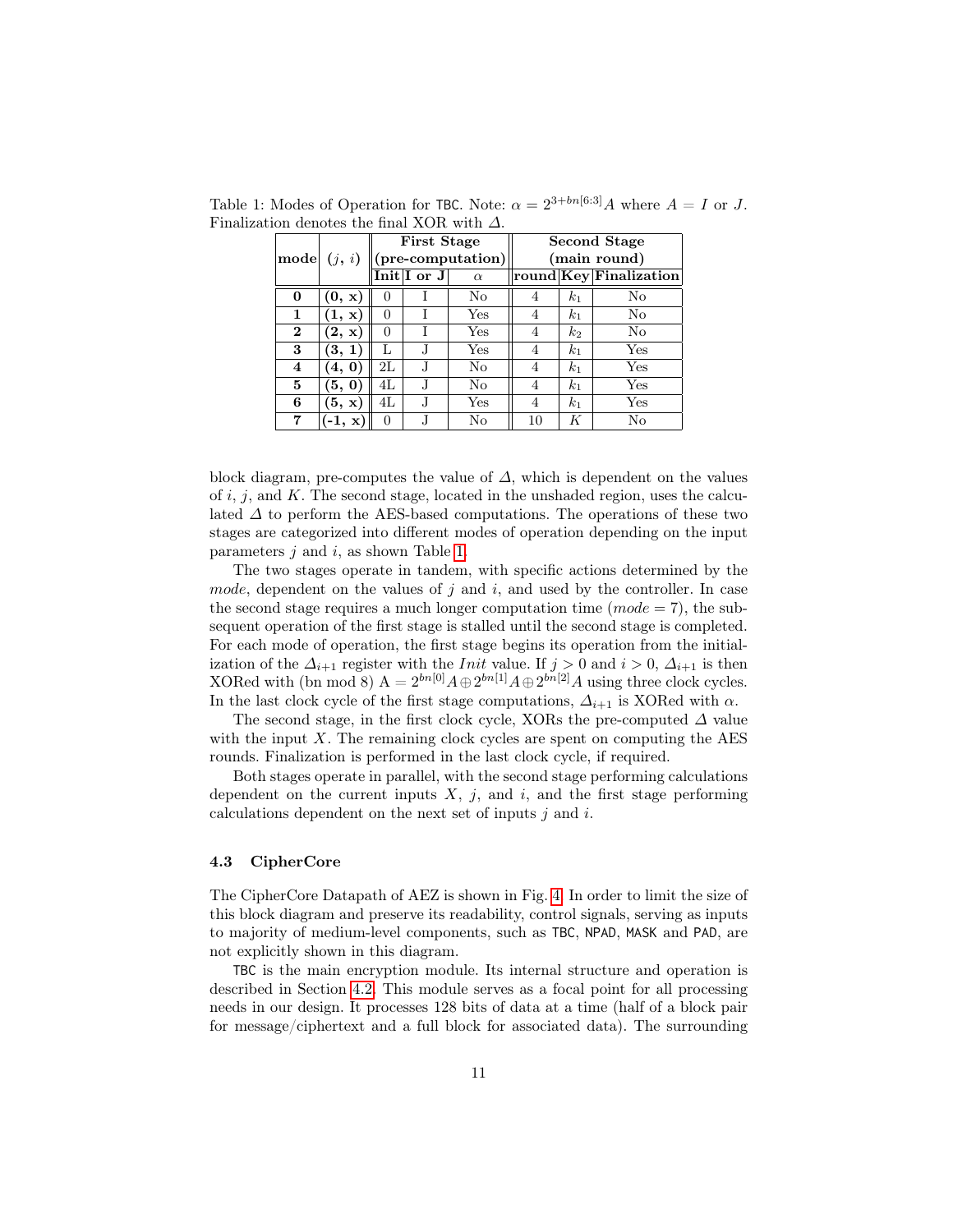<span id="page-11-0"></span>

Fig. 4: The CipherCore Datapath of AEZ. Buses have the width of 128 bits unless specified otherwise.

logic is used to facilitate the transfer of data and storage of intermediate results for the main processor. The following description summarizes the usage of the primary auxiliary units.

The T register holds data that is being operated on by TBC. It is also used as a temporary register to store intermediate values when data shifting is required. The XY register holds the accumulated value of  $\Delta$  from Fig. [1](#page-3-0) or  $\Delta \oplus XY$  where  $XY = XY_1 \oplus ... \oplus XY_m \oplus XY_u \oplus XY_v$  and  $XY = X$  for the first pass, and Y for the second pass.

The S register is used to hold the S value calculated at the end of the first pass, during processing of  $M_x$  and  $M_y$ , as shown in Fig. [1.](#page-3-0) The 0 register is used to hold any output that needs to be delayed in order for the output format to be the same as in the software implementation. The NPAD module performs 10\* padding for the 96-bit nonce. The MASK and PAD modules are used to perform masking and padding operations required during processing of the last-but-one message block pair with indices  $u$  and  $v$ , as well as during AEZ-Tiny operations.

The Byte Barrel Rotator module is a variable rotation module. It can rotate by any integer multiple of a full byte. LSHF4 is a 4-bit left shifter used only for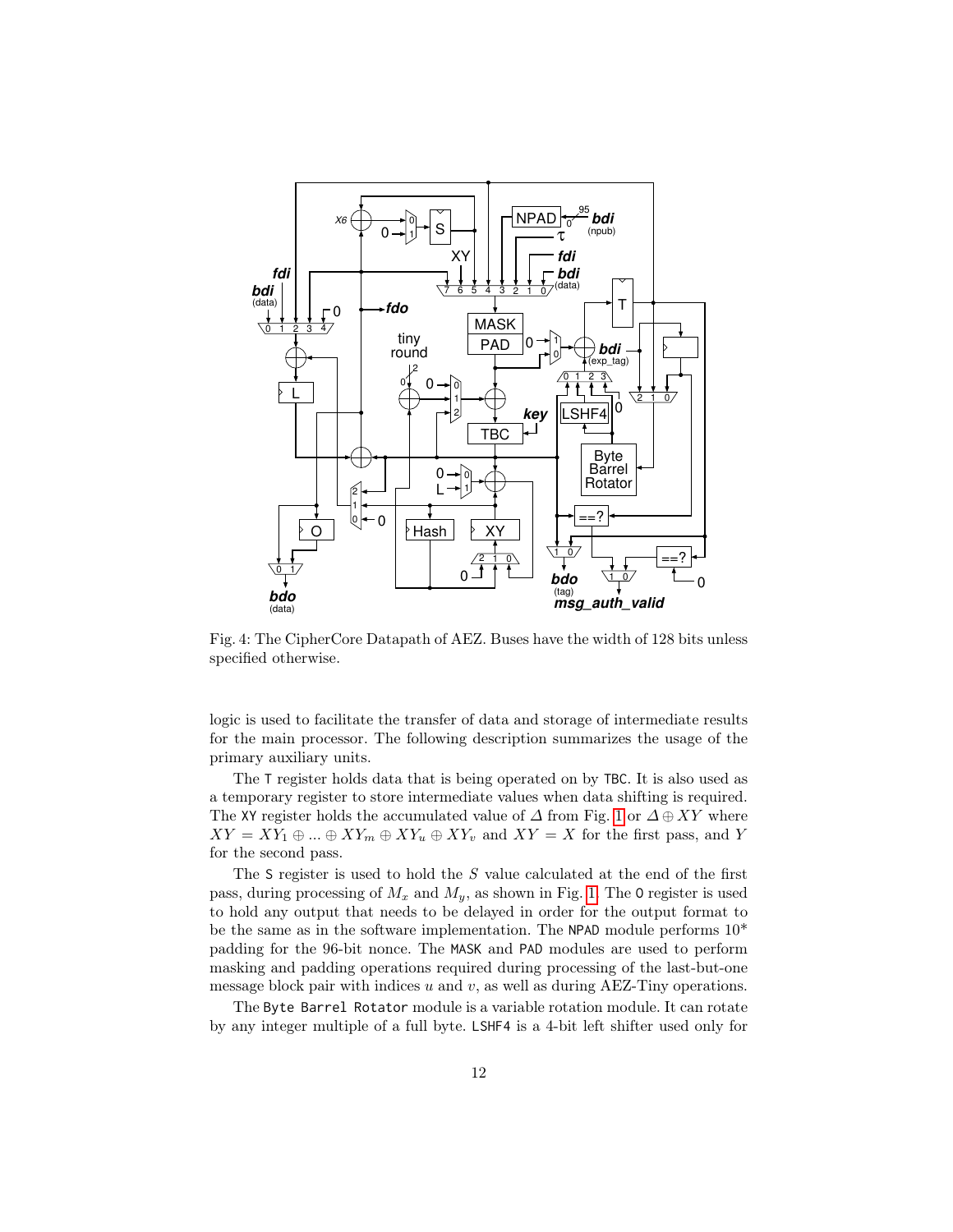the AEZ-Tiny operation. It is required when an input block is of an odd size in bytes, and data needs to be split at a boundary of a nibble.

# 5 Timing Analysis

## 5.1 Latency

The design latency is given by Eq. [\(4\)](#page-12-0). It is a function of  $T_{Hash}$ ,  $T_{PRF}$ ,  $T_{Tiny}$ and  $T_{Core}$ , shown in Eqs. [\(5\)](#page-12-1), [\(6\)](#page-12-2), [\(7\)](#page-12-3), and [\(8\)](#page-12-4), respectively.  $T_{Core}$  is a function of  $T_{Full}, T_{UV}$ , and  $T_{XY}$  shown in Eqs. [\(9\)](#page-12-5), [\(10\)](#page-12-6), and [\(11\)](#page-12-7), respectively. In all these equations |AD| and |M| represent the lengths of AD and message, respectively, in bits.

The detailed formulas are important, as they allow the accurate timing analysis for multiple AD and message sizes, and not only for the case of long messages.

$$
Latency = T_{keysetup} + T_{Hash} + T_{PRF} + T_{Tiny} + T_{Core}
$$
  
= 36 + T<sub>Hash</sub> + T<sub>PRF</sub> + T<sub>Tiny</sub> + T<sub>Core</sub> (4)

<span id="page-12-1"></span><span id="page-12-0"></span>
$$
T_{Hash} = 15 + \left\lceil \frac{|AD|}{128} \right\rceil \cdot 5 \tag{5}
$$

$$
T_{PRF} = \begin{cases} 0, & \text{if } |M| > 0 \\ 14, & \text{otherwise} \end{cases} \tag{6}
$$

$$
T_{Tiny} = \begin{cases} \n\dot{0}, & \text{if } |M| \ge 128 \\ \n49, & \text{otherwise} \n\end{cases} \tag{7}
$$

<span id="page-12-2"></span>
$$
T_{Core} = \begin{cases} 0, & \text{if } |M| < 128 \\ 12 + T_{XY}, & \text{elif } |M| = 128 \\ 12 + T_{UV} + T_{XY}, & \text{elif } (|M| - 128) < 256 \\ 12 + T_{Full} + T_{XY}, & \text{elif } (|M| - 128) \text{ mod } 256 = 0 \end{cases}
$$
(8)

$$
\begin{cases}\n12 + T_{Full} + T_{XY}, & \text{em } (\vert M \vert - \\
12 + T_{Full} + T_{UV} + T_{XY}, & \text{otherwise}\n\end{cases}
$$

$$
T_{Full} = 25 \cdot \left\lfloor \frac{|M| - 128}{256} \right\rfloor + 5 \tag{9}
$$

<span id="page-12-7"></span><span id="page-12-6"></span>
$$
T_{UV} = 11 \cdot \left[ \frac{(|M| - 128) \mod 256}{128} \right] + 13 + \begin{cases} 2, & \text{if } (|M| - 128) \mod 256 = 128 \\ 4, & \text{otherwise} \end{cases} \tag{10}
$$

<span id="page-12-5"></span><span id="page-12-4"></span><span id="page-12-3"></span>
$$
(10)
$$

$$
T_{XY} = \begin{cases} 38, & \text{if } (|M| - 128) \text{ mod } 256 > 0\\ 32, & \text{otherwise} \end{cases}
$$
(11)

In Fig. [5,](#page-13-0) we illustrate the quite complex dependence of the (a) latency in clock cycles, and (b) number of clock cycles per byte, on the size of the message in bytes, assuming an empty AD. Based on Fig. [5\(](#page-13-0)b), the number of clock cycles per byte reaches the close-to-optimal performance already at message sizes around 50 bytes.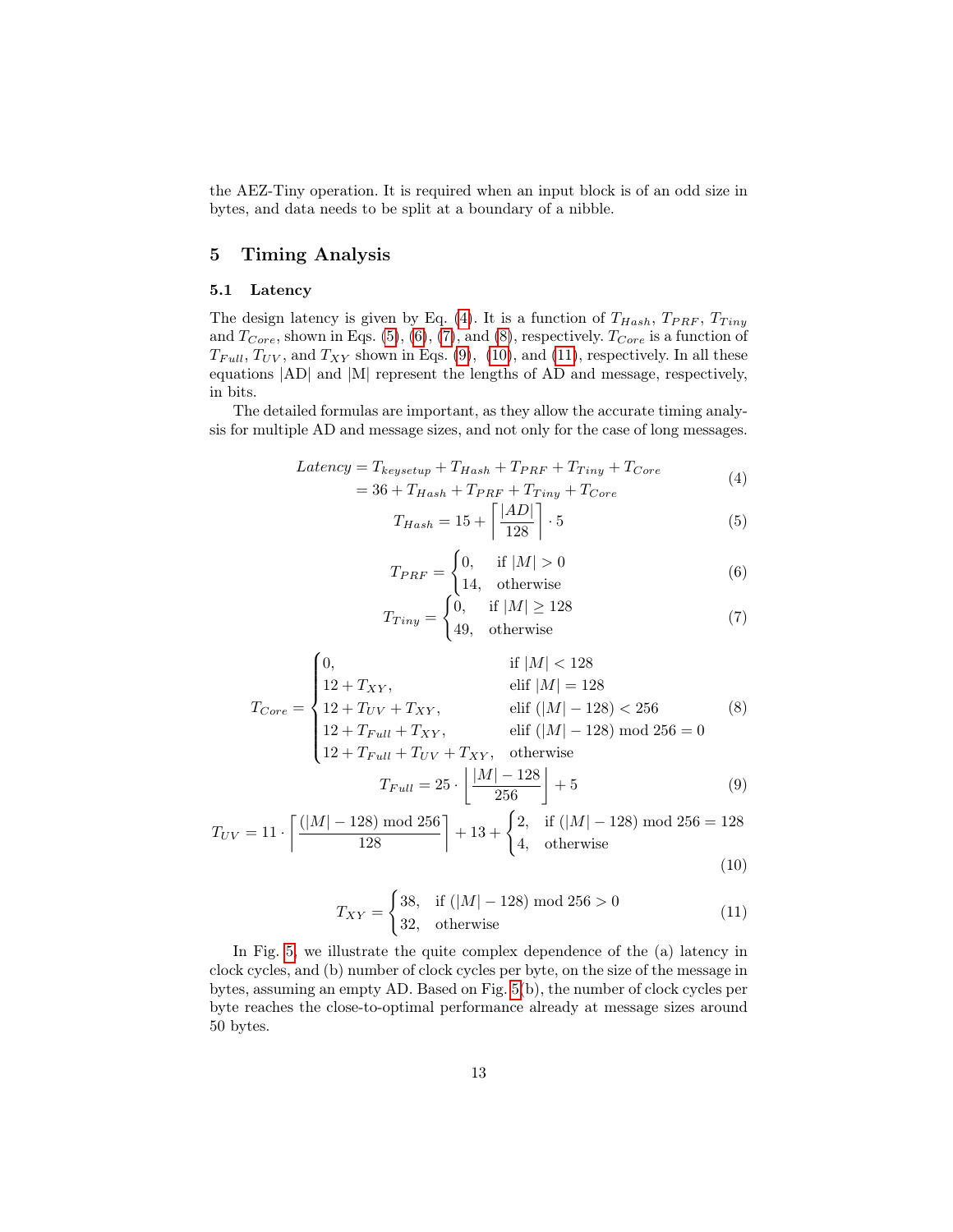<span id="page-13-0"></span>

Fig. 5: The AEZ hardware module latency and the number of cycles per byte as a function of the message size for  $|AD| = 0$ 

#### 5.2 Throughput

<span id="page-13-1"></span>Throughput for authenticated encryption and decryption of long messages is given by Eq. [\(12\)](#page-13-1) and Eq. [\(13\)](#page-13-2). Eq. (12) applies when  $|M| = 0$ , and  $|AD| \gg 0$ , where  $\gg$  denotes "much bigger". It is based on the time it takes to perform the AEZ Hash operation (bottom left diagram of Fig. [1\)](#page-3-0). Similarly, Eq. [\(13\)](#page-13-2) applies when  $|AD| = 0$ , and  $|M| \gg 0$ . It is based on the time it takes to perform AEZ Core operation on a full block pair (top left diagram of Fig. [1\)](#page-3-0).

$$
Throughout_{AD} = \frac{128}{5} \cdot ClkFreq.
$$
 (12)

$$
Throughput_{M} = \frac{256}{25} \cdot ClkFreq.
$$
\n(13)

### <span id="page-13-2"></span>6 Benchmarking in Hardware

### 6.1 Hardware Results and Comparison with Other CAESAR Candidates

The resource utilization and the maximum clock frequency of the main components of AEZ on Virtex-6 FPGA is shown in Table [2.](#page-14-0) The TBC module requires about 48% of the flip-flops and 37% of the total LUTs as compared to the CipherCore module. The speed of the design is reduced by a factor of 8% when the unit is integrated with the surrounding logic. The complete unit with the CAE-SAR Hardware API support (AEAD) requires an additional 15% of flip-flops and 10% of LUTs, on top of the resources required by the CipherCore module. The maximum frequency of operation remains exactly the same.

The comparison with all other Round 2 CAESAR candidates (except Tiaoxin), using the same hardware API, is summarized in Table [3.](#page-16-0) All results have been obtained using exactly the same FPGA device and FPGA tool versions. Benchmarking involved the optimization of tool options using ATHENa [\[13\]](#page-17-12), with the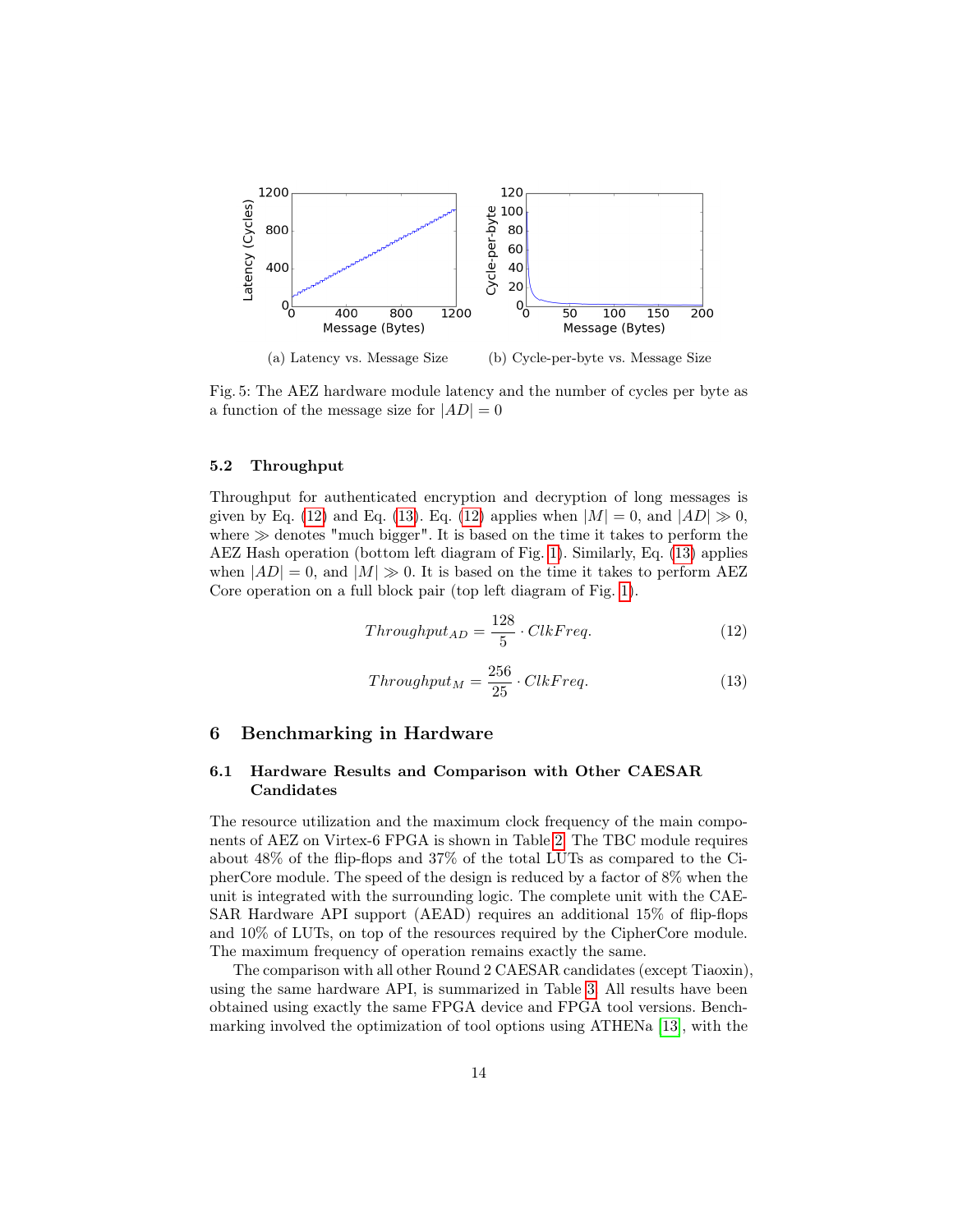<span id="page-14-0"></span>Table 2: Components analysis of AEZ unit on Virtex-6 xc6vlx240tff1156-3 FPGA device

|                           |      | <b>Resource Utilization Frequency</b> |       |  |  |
|---------------------------|------|---------------------------------------|-------|--|--|
|                           | FFs  | <b>LUTs</b>                           | (MHz) |  |  |
| <b>TBC</b>                | 927  | 1527                                  | 362   |  |  |
| $ {\bf CipherCore} 1983 $ |      | 4166                                  | 335   |  |  |
| A EAD                     | 2347 | 4597                                  | 335   |  |  |

same optimization scheme and effort applied to all candidates. The source of these results is the ATHENa database of results [\[14\]](#page-17-13), reporting FPGA performance for all implementations of Round 2 candidates submitted for benchmarking in June–August 2016. Each Round 2 CAESAR candidate family (except Tiaoxin) is represented in this study by one or more variants recommended by the submitter teams. For all the candidates and AES-GCM, the throughput is based on either encryption or decryption throughput, whichever is lower. Only the performance of the best variant in terms of the Throughput to Area ratio is reported in [\[14\]](#page-17-13) and in Table [3,](#page-16-0) with LUTs used as a primary Area metric.

Since based on the CAESAR Hardware API [\[6\]](#page-17-5), the implementations of single-pass authenticated ciphers are expected to support all message lengths  $\leq 2^{32} - 1$ , and implementations of two-pass authenticated ciphers are expected to support all lengths  $\leq 2^{11} - 1$ , it is natural and fair to compare implementations of both types of ciphers for the maximum message length common for both types of ciphers, which is  $2^{11} - 1$ .

Additionally, 2Kbytes is a practical limit for majority of secure networking protocols, such as IPSec – a primary target for high-speed hardware implementations of authenticated encryption. Authenticated encryption without intermediate tags is in general not a good match for applications requiring protection of large volumes of data-at-rest, due to large access times for reading and writing.

The implementers of 7 single-pass authenticated ciphers included in our comparison (AES-GCM, Deoxys, Joltik, OCB, OMD, PAEQ, and SCREAM) specifically supported the two possible maximum AD/message lengths. All corresponding results presented in Table [3](#page-16-0) have been generated with the choice of the maximum AD/message equal to  $2^{11} - 1$ . This choice has appeared to benefit in a noticeable way only the two of them, OCB and OMD, using a precomputed look-up table, with the size dependent on the maximum AD/message length.

For the remaining candidates, we contacted the designers of the implementations listed in Table [3,](#page-16-0) and asked them explicitly whether they see any way of optimizing their designs (in terms of area and/or maximum clock frequency) in case the maximum AD/message length is smaller or equal to  $2^{11} - 1$ . None of the designers responded positively to this question. Similarly, our own analysis and preliminary results led to the conclusion that the maximum benefit in terms of the throughput to area ratio, resulting from applying a lower limit on the AD/message length, is not likely to exceed 3% for any of the remaining one-pass Round 2 CAESAR candidates.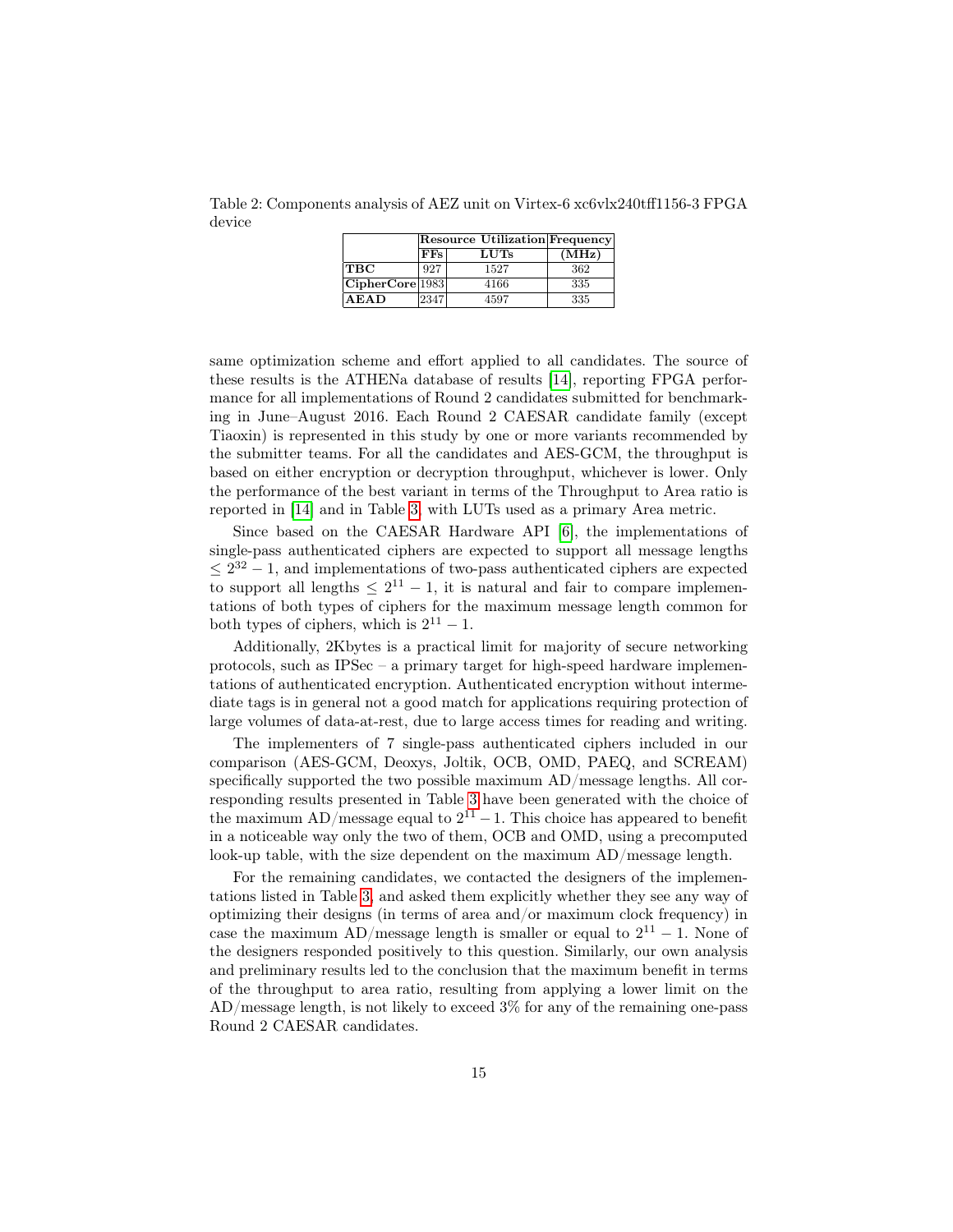On top of that, both single-pass and two-pass algorithms require external memory for the complete functionality, including the temporary storage of decrypted message. In an optimized implementation of the entire system including a two-pass AEAD core, the Two-Pass FIFO and the Output FIFO could be implemented using the same resources. The amount of logic (LUTs) required to multiplex between these two functions of an external memory would be negligible compared to the size of the entire system.

As a result, we believe that the need for an external Two-Pass FIFO, implemented using dedicated FPGA resources, such as Block RAMs, does not put two-pass algorithms in any noticeable disadvantage that could affect the ranking of the candidates (especially to the extent higher than other, more important factors, such as different designer skills and coding styles, different amount of time and effort spent on optimization, etc.)

Based on the results presented in [\[14\]](#page-17-13), it is fair to say that AEZ outperforms all AES-based CAESAR candidates, other than AEGIS and Deoxys, such as CLOC, ELmD, OCB, AES-OTR, SILC, POET, AES-COPA and SHELL. Our implementation also outperforms the implementation of the only other two-pass Round 2 candidate variant, reported in [\[14\]](#page-17-13), HS1-SIV. Our implementation of AEZ beats the equivalent implementation of HS1-SIV by a factor of 1.23 in terms of Throughput, 1.83 in terms of Area, and a combined factor of 2.26 in terms of the Throughput/Area ratio. Its Throughput to Area ratio is lower only than that of 11 mostly permutation-based algorithms, none of which fulfills the requirements of robust authenticated encryption (RAE), or even misuse-resistant authenticated encryption (MRAE).

#### 6.2 Comparison with the Optimized Software Implementation

The preliminary results of the software benchmarking using SUPERCOP place AEZ among the top 5 authenticated ciphers on the amd64-architecture platforms [\[15\]](#page-17-14). The software benchmark of the optimized software implementation, available at [\[10\]](#page-17-9), was done on a Skylake-S Intel Core i5-6600 3.3 GHz. The compiler and compilation flags used were: GCC 5.5 with "-march=native -O3". The optimized software implementation was able to achieve the performance of 0.64 cycles-per-byte, equivalent to the throughput of  $41.25$  Gbit/s for long messages. Comparing to our hardware AEZ core performance on Virtex-6 FPGA, the software is able to achieve approximately 12 times higher throughput, while running at about 10 times higher clock frequency.

Clearly, an optimized software implementation of an AES-based authenticated cipher, running on a modern microprocessor, can easily outperform the corresponding single-core hardware implementation, not just for AEZ, but for majority of other CAESAR candidates. However, one must remember that the hardware resources required by a modern microprocessor, as well as power and energy consumption, are likely much higher than resources required by a single core of AEZ.

On modern FPGAs and All-Programmable Systems on Chip (such as Xilinx Zynq), multiple AEZ cores can be placed and run in parallel to either hard or soft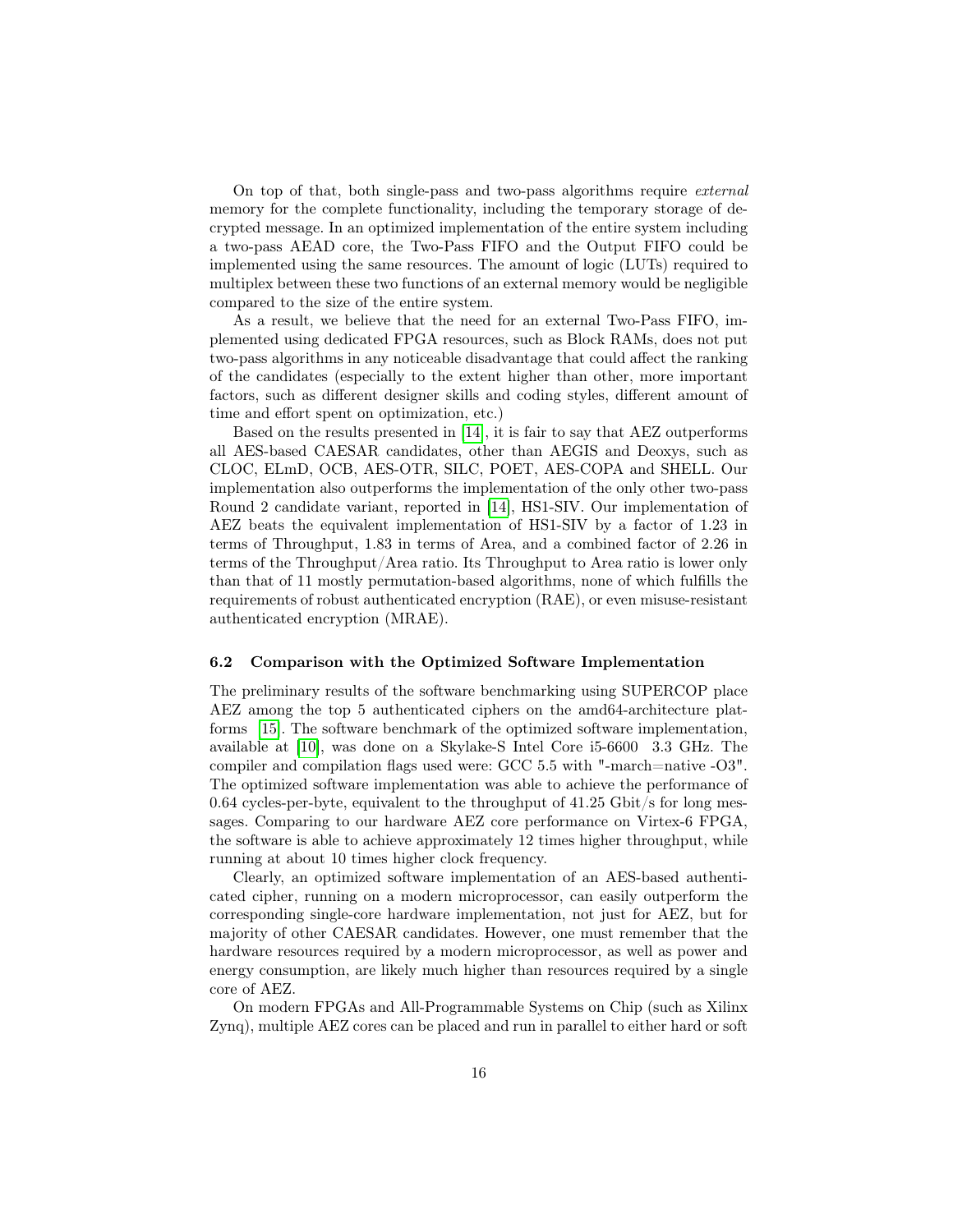|                               |       | Frequency Throughput | Area  |                                                      | TP/A   |                      |
|-------------------------------|-------|----------------------|-------|------------------------------------------------------|--------|----------------------|
|                               | (MHz) |                      |       | $(Mbit/s)$ $(LUTs)$ $(SLICEs)$ $(Mbit/s)$ $(Mbit/s)$ |        |                      |
|                               |       |                      |       |                                                      | LUTs)  | SLICE <sub>s</sub> ) |
| $1$ MORUS                     | 179.7 | 46002                | 3898  | 1216                                                 | 11.801 | 37.831               |
| 2 ACORN                       | 347.7 | 11127                | 1194  | 421                                                  | 9.319  | 26.430               |
| $3$ TriviA-ck                 | 300.2 | 19213                | 2310  | 895                                                  | 8.317  | 21.467               |
| 4 ICEPOLE                     | 304.0 | 44464                | 5734  | 1995                                                 | 7.754  | 22.288               |
| $5 {\rm AEGIS}$               | 203.1 | 52001                | 7980  | 2143                                                 | 6.516  | 24.266               |
| 6 Ketje                       | 229.5 | 7345                 | 1270  | 456                                                  | 5.783  | 16.107               |
| 7 NORX                        | 170.5 | 16368                | 2968  | 1022                                                 | 5.515  | 16.016               |
| 8 ASCON                       | 361.0 | 5134                 | 1620  | 489                                                  | 3.169  | 10.499               |
| 9STRIBOB                      | 276.1 | 11750                | 4839  | 1376                                                 | 2.428  | 8.539                |
| $10$ <sup>Kevak</sup> (River) | 163.6 | 7417                 | 6234  | 1751                                                 | 1.190  | 4.236                |
| $AES-GCM$                     | 278.3 | 3239                 | 3175  | 1053                                                 | 1.020  | 3.076                |
| $11 $ Deoxys (NR-128-128)     | 327.3 | 2793                 | 3142  | 951                                                  | 0.889  | 2.937                |
| $12 {\rm AEZ}$                | 335.3 | 3434                 | 4597  | 1246                                                 | 0.747  | 2.756                |
| $13 $ CLOC                    | 254.6 | 2963                 | 3983  | 1154                                                 | 0.744  | 2.568                |
| $14$ ELmD                     | 247.5 | 3168                 | 4302  | 1607                                                 | 0.736  | 1.971                |
| $15$ OCB                      | 292.7 | 3122                 | 4249  | 1348                                                 | 0.735  | 2.316                |
| 16 PRIMATEs-GIBBON            | 224.0 | 1280                 | 1807  | 653                                                  | 0.708  | 1.960                |
| 17 Joltik (NR-128-64)         | 439.9 | 880                  | 1292  | 524                                                  | 0.681  | 1.679                |
| $18$ Minalpher                | 280.9 | 1831                 | 2879  | 1104                                                 | 0.636  | 1.659                |
| 19 PAEQ                       | 258.9 | 4537                 | 8328  | 2300                                                 | 0.545  | 1.973                |
| 20 AES-OTR                    | 256.9 | 2741                 | 5102  | 1385                                                 | 0.537  | 1.979                |
| 21 SCREAM                     | 170.4 | 1039                 | 2052  | 834                                                  | 0.506  | 1.246                |
| 22 Pi-Cipher                  | 170.0 | 1740                 | 3535  | 1077                                                 | 0.492  | 1.616                |
| $23 $ SILC                    | 280.7 | 1562                 | 3378  | 989                                                  | 0.462  | 1.579                |
| 24 PRIMATEs-HANUMAN           | 225.1 | 693                  | 1769  | 626                                                  | 0.392  | 1.107                |
| $25$ POET                     | 231.2 | 2959                 | 7695  | 2444                                                 | 0.385  | 1.211                |
| $26 $ HS1-SIV                 | 221.7 | 2769                 | 8392  | 2219                                                 | 0.330  | 1.248                |
| 27 AES-COPA                   | 214.9 | 2500                 | 7754  | 2358                                                 | 0.322  | 1.060                |
| $28$ OMD                      | 242.2 | 940                  | 3562  | 1243                                                 | 0.264  | 0.756                |
| 29 AES-JAMBU (SIMON)          | 209.8 | 186                  | 1376  | 453                                                  | 0.135  | 0.411                |
| 30 SHELL                      | 16.3  | 522                  | 81197 | 22830                                                | 0.006  | 0.023                |

<span id="page-16-0"></span>Table 3: Comparison with other CAESAR candidates, with key sizes greater or equal to 96 bits, on Virtex 6 FPGA.

embedded microprocessor core (such as ARM or MicroBlaze). Their availability would free the microprocessor to perform other critical tasks. It would also allow significantly outperforming a single dedicated microprocessor core. For example, the largest Xilinx Virtex-6 FPGA (XC6VLX760) can host up to 95 AEZ Cores, reaching throughput in excess of 326 Gbit/s.

Results of software implementations of AEZ on multiple other platforms, including ARM, can be found in [\[15\]](#page-17-14).

# 7 Conclusions

We have developed an efficient implementation of AEZ that outperforms comparable implementations of the majority of other AES-based Round 2 CAESAR candidates. It places 12th in terms of the Throughput to Area ratio, in the ranking of 28 candidates participating in the hardware benchmarking study (assuming the maximum message length of  $2^{11} - 1$  bytes), and is outperformed only